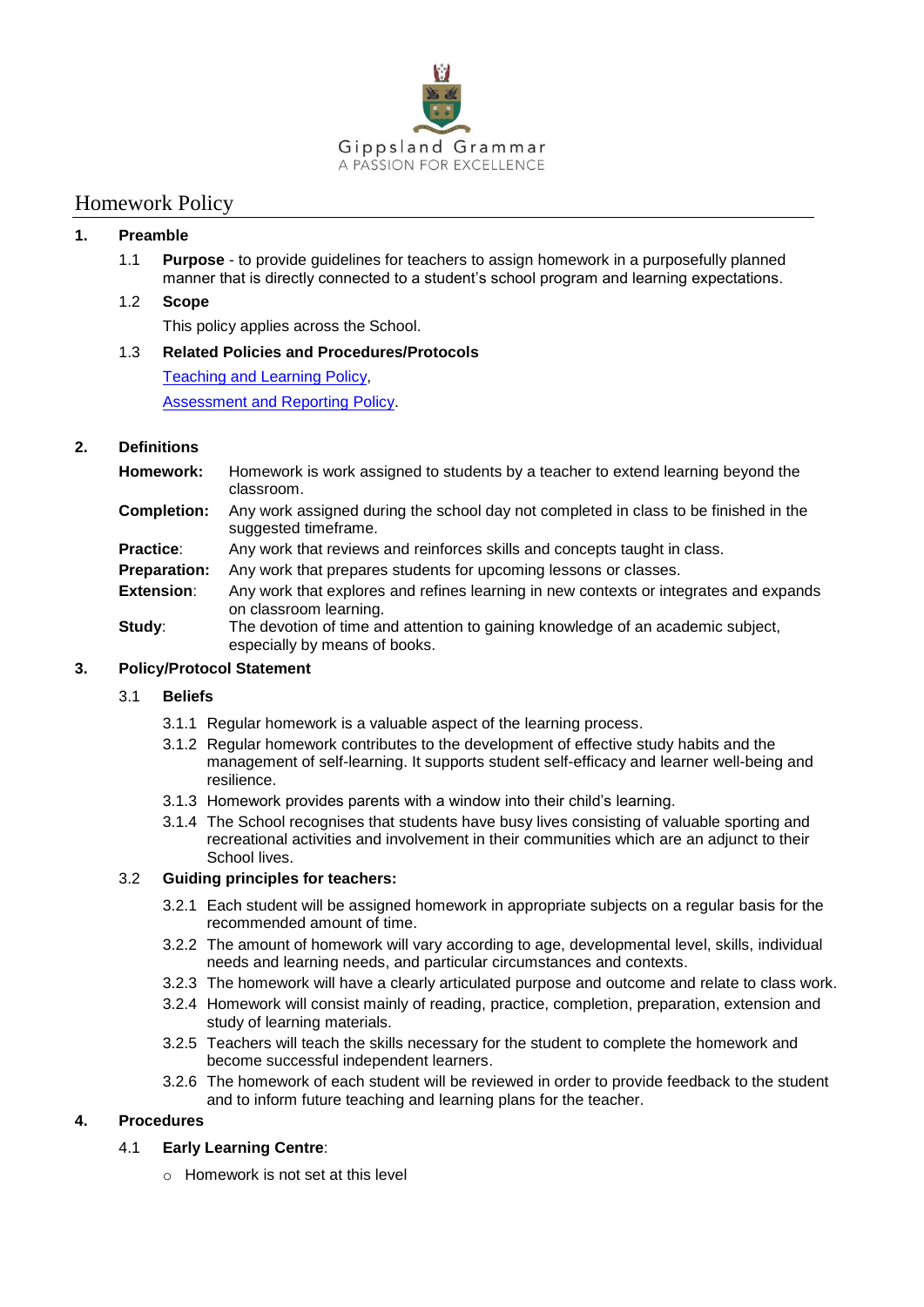### **Junior School**

- $\circ$  Each teacher will agree to a homework schedule at the start of each year with the Head of Junior School.
- $\circ$  Homework will be set in such a way as to promote self-management and give students the opportunity to plan their home learning to allow for students' commitments to out of school activities.
- $\circ$  There will be consistency in the setting and checking of homework between classes of the same year group(s).
- o Homework will be differentiated to meet the diverse needs of students.
- $\circ$  Open-ended activities that involve choice and cater for individual learning styles may be set.
- $\circ$  Specialist teachers may set homework on a needs basis but this should be negotiated with the classroom teacher.
- o Languages (Japanese) and instrumental music tasks may require regular practice and repetition activities.
- o Reading is an essential daily feature of homework for every student.
- o Practising and reinforcing spelling strategies will be a feature of every child's weekly homework schedule.
- o See Appendix B for allocated homework time.

#### **Senior School**

- $\circ$  Year 7 and 8 students will follow a structured timetable plan formulated and published by the Head of Year.
- $\circ$  Year 9 students will develop a homework schedule in conjunction with their Mentors who will guide their prioritisation and scheduling of homework.
- $\circ$  Students in Year 10-12 will organise their own homework/study schedule in accordance with School recommendations regarding minimum suggested study times per night and weekend according to subject expectations. Formal opportunities to build organisation and planning skills are provided in number of different forms and in conjunction with their Mentor.
- o Students are encouraged to read widely and in relation to their subjects.
- o Homework may be set during weekends.
- $\circ$  Homework may be set during school vacations as deemed necessary, predominantly at the senior level (i.e. Years 11 and 12).
- o See Appendix C for allocated homework time.
- 4.2 Teachers, Mentors, Team leaders and Heads of Years will advise students regarding homework recommendations and strategies.
	- 4.3 Teachers will set and review homework in accordance with this policy
	- 4.4 Curriculum Co-ordinators, Team Leaders and Heads of Department will ensure that practices across learning stages, and within a department, are consistent with this policy.
	- 4.5 The School will publish details about homework schedules and homework guidelines and about how to study via VOS, in Handbooks, at Information Nights and in the School Diary.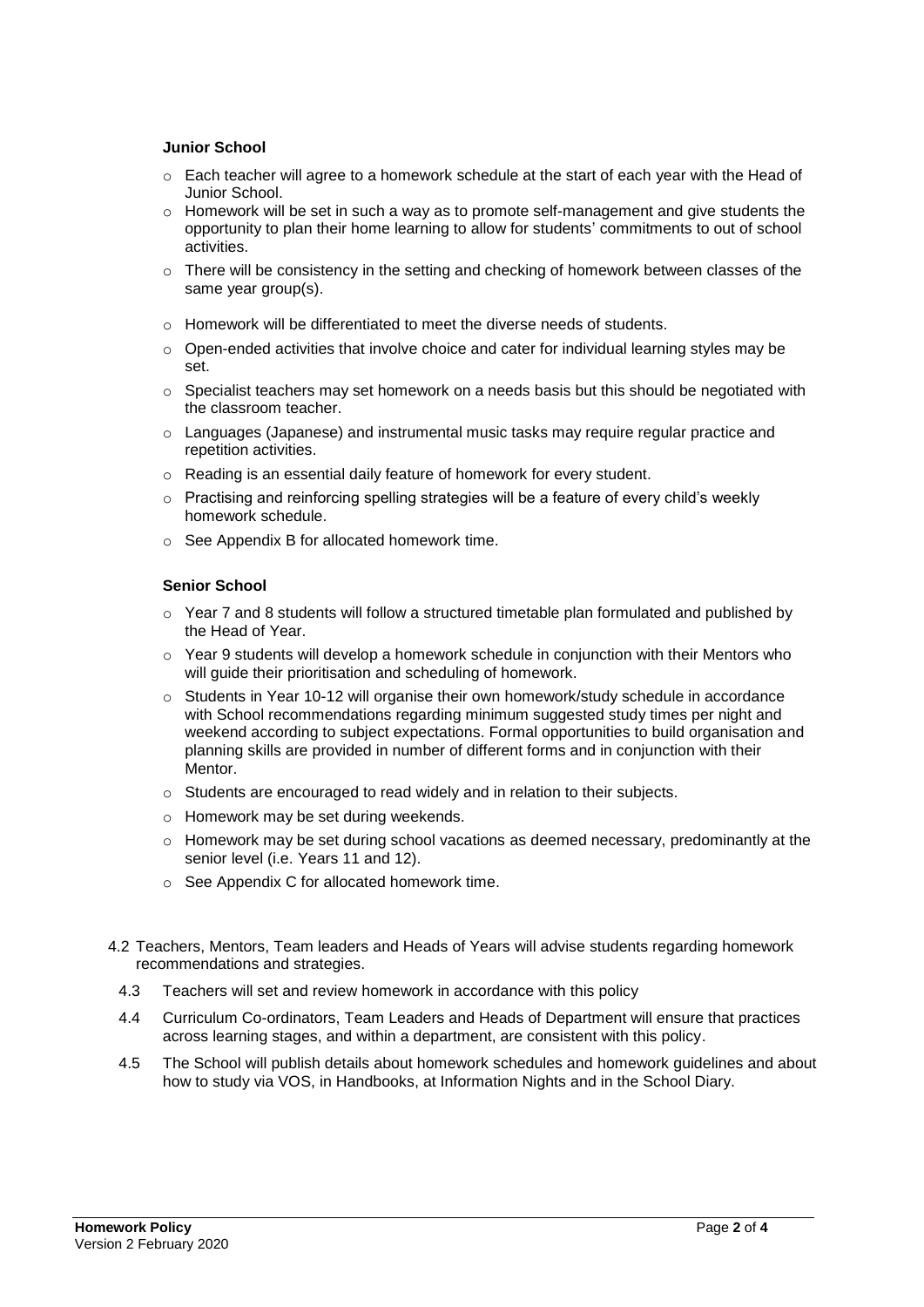- 4.6 Where there are ongoing concerns about homework, teachers are to communicate with parents/guardians and advise the Head of Campus (Junior School) and Mentors, the Head of Year, and the Head of Department. Teachers will record concerns regarding homework and action taken as a Pastoral Alert on the School's Learning Management System, VOS.
- 4.7 Teachers will not use the formal detention process for homework breaches.
- 4.8 The School provides the ISC as a study venue for all students; scheduled and regular academic support is provided to assist students in Years 7 and 8 with learning needs. Support for Year 9 students is provided in the Year 9 Centre.

#### **5. Review**

This policy is to be reviewed every three years.

### **Appendix A: History**

The authorisation and amendment history for this document must be listed in the following table.

| <b>Version</b> | <b>Authorised by</b>                          | <b>Approval Date</b> | <b>Effective Date</b> | <b>Sections modified</b>                                                                                                                                         |
|----------------|-----------------------------------------------|----------------------|-----------------------|------------------------------------------------------------------------------------------------------------------------------------------------------------------|
| 1.0            | L.Cartledge - Deputy<br>Principal - Academic  | <b>March 2002</b>    | March 2002            |                                                                                                                                                                  |
| 2.0            | L. Cartledge - Deputy<br>Principal - Academic | May 2014             | May 2014              | New Policy Format. Junior<br>School section added plus<br>other revisions.                                                                                       |
| 3.0            | L. Cartledge - Deputy<br>Principal -Academic  | February 2020        | <b>March 2020</b>     | Revisions to statements in<br>Sections three and four:<br>$3.2.3, 3.3.2, 4.1, 4.6?$ , 4.8.<br>Appendix B: Timings to Oth<br>Homework. Appendix C<br>reformatted. |

### **Appendix B: Junior School**

Allocated Homework Time by Year level

|                   | Guidance on Daily Homework Time Allocations |                   |  |  |  |  |  |  |
|-------------------|---------------------------------------------|-------------------|--|--|--|--|--|--|
|                   | (Mon to Thurs)                              |                   |  |  |  |  |  |  |
| Year Group        | Reading                                     | Other<br>Homework |  |  |  |  |  |  |
| Foundation        | 5 to 10min                                  | 5 mins            |  |  |  |  |  |  |
| Year 1            | 10mins                                      | 5 mins            |  |  |  |  |  |  |
| Year <sub>2</sub> | 10mins                                      | 10 mins           |  |  |  |  |  |  |
| Year 3            | 15 mins                                     | 15 mins           |  |  |  |  |  |  |
| Year 4            | 15 mins                                     | 15 mins           |  |  |  |  |  |  |
| Year 5            | 20 mins                                     | 20 mins           |  |  |  |  |  |  |
| Year 6            | 20 mins                                     | 20 mins           |  |  |  |  |  |  |

Students are expected to read and practice instrumental music on a regular basis and as required.